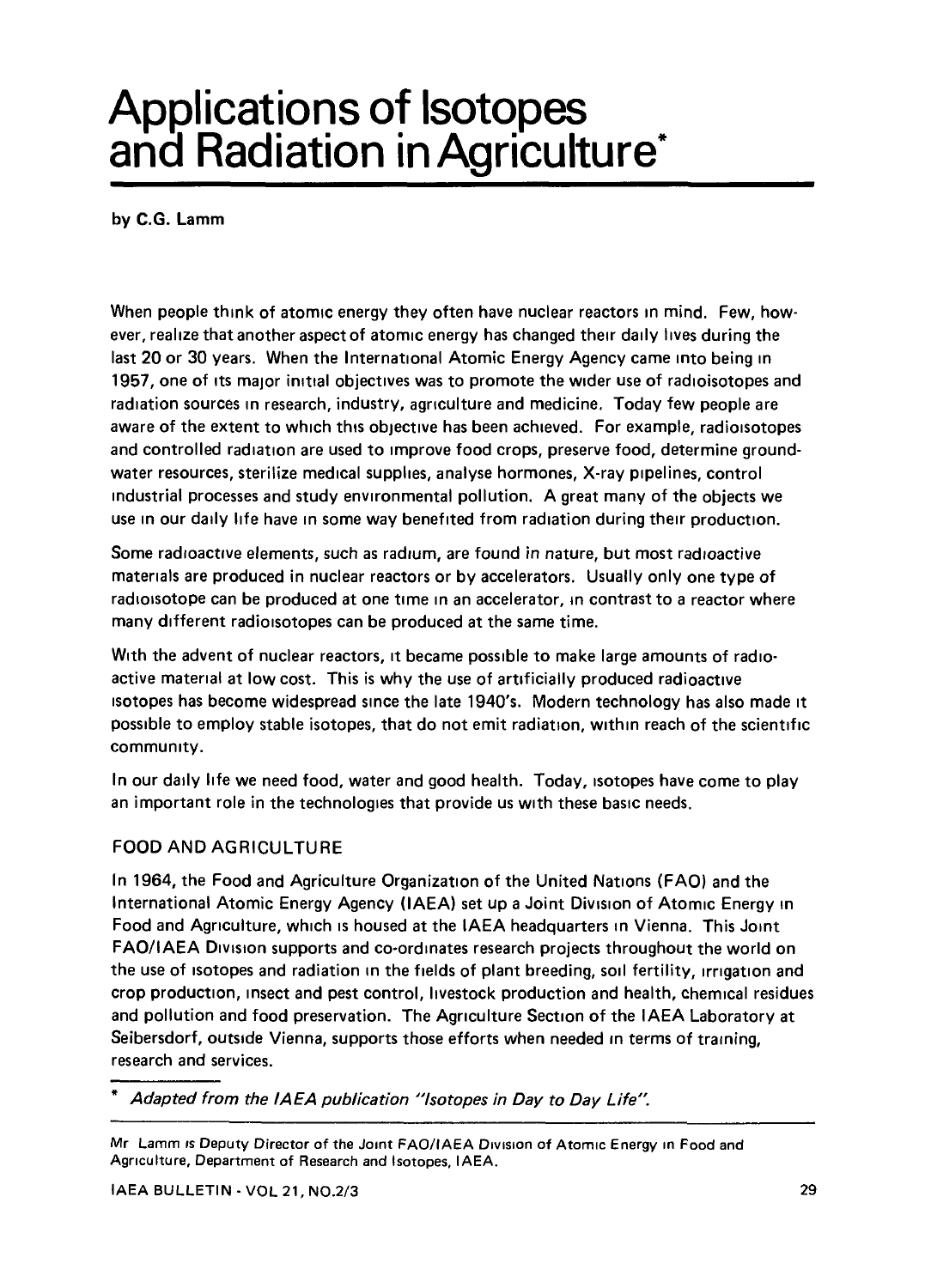The Joint FAO/IAEA Division has international programmes that seek to:

- 1. produce high yielding, high protein-containing varieties of food crops;
- 2. produce disease- and weather-resisting varieties (sometimes an early one, for two or more crops per year);
- 3. locate and make efficient use of water resources;
- 4. determine fertilizer uptake and the role of trace elements;
- 5. control or eliminate pests;
- 6. prevent losses of crops during storage;
- 7. improve productivity and health in domestic animals.

In all of these areas, isotopes and radiation techniques have made substantial contributions. The following highlights some of these programmes which all aim at strengthening national capabilities mainly in terms of training and expertise.

## PLANT NUTRITION

The efficient use of fertilizer is of great importance because fertilizers are not only expensive, but for many countries they mean a great expenditure in foreign currency. The incorrect use of fertilizers is costly, and may damage the environment. It is therefore essential that a maximum amount of the applied fertilizer finds its way into the plant and that the minimum is lost due to poor placing, bad timing, etc.

Fertilizers labelled with radioactive isotopes such as phosphorus-32 or with stable isotopes such as nitrogen-15 provide a means of determining how much of the fertilizer is taken up by the plant and how much is lost to the environment. Nitrogen-15 also provides a direct assessment of the amount of nitrogen being fixed from the atmosphere under field conditions.

In one country that took part in a research programme on nitrogen fertilization of maize, which was organized by the Joint FAO/IAEA Division, it was estimated that the benefit to that country amounted to 36 million US dollars per year after its farmers had adopted the findings of the research programme for the most efficient placement of fertilizer. In a similar programme involving coconut palms in Sri Lanka, it was found that the efficient use of fertilizer not only yielded direct savings in the cost of fertilizer but also an estimated potential saving in production cost. Similar programmes on crops such as rice have yielded savings of millions of dollars in decreased fertilizer costs. Additional savings are possible. A group of experts recently estimated that up to 50 per cent of the fertilizer used at present in all countries could be saved by improved fertilizer, better water management and better cropping methods.

## INSECT CONTROL

While some insects are important for maintaining the natural ecological balance, others destroy valuable food crops. Some insects such as the mosquito and tsetse fly are vectors of infectious diseases.

It has been estimated that, for the world as a whole, crop losses caused by insects may amount to as much as 10 per cent of the total harvest, an amount equal to the total harvest of a country such as the USA or the USSR.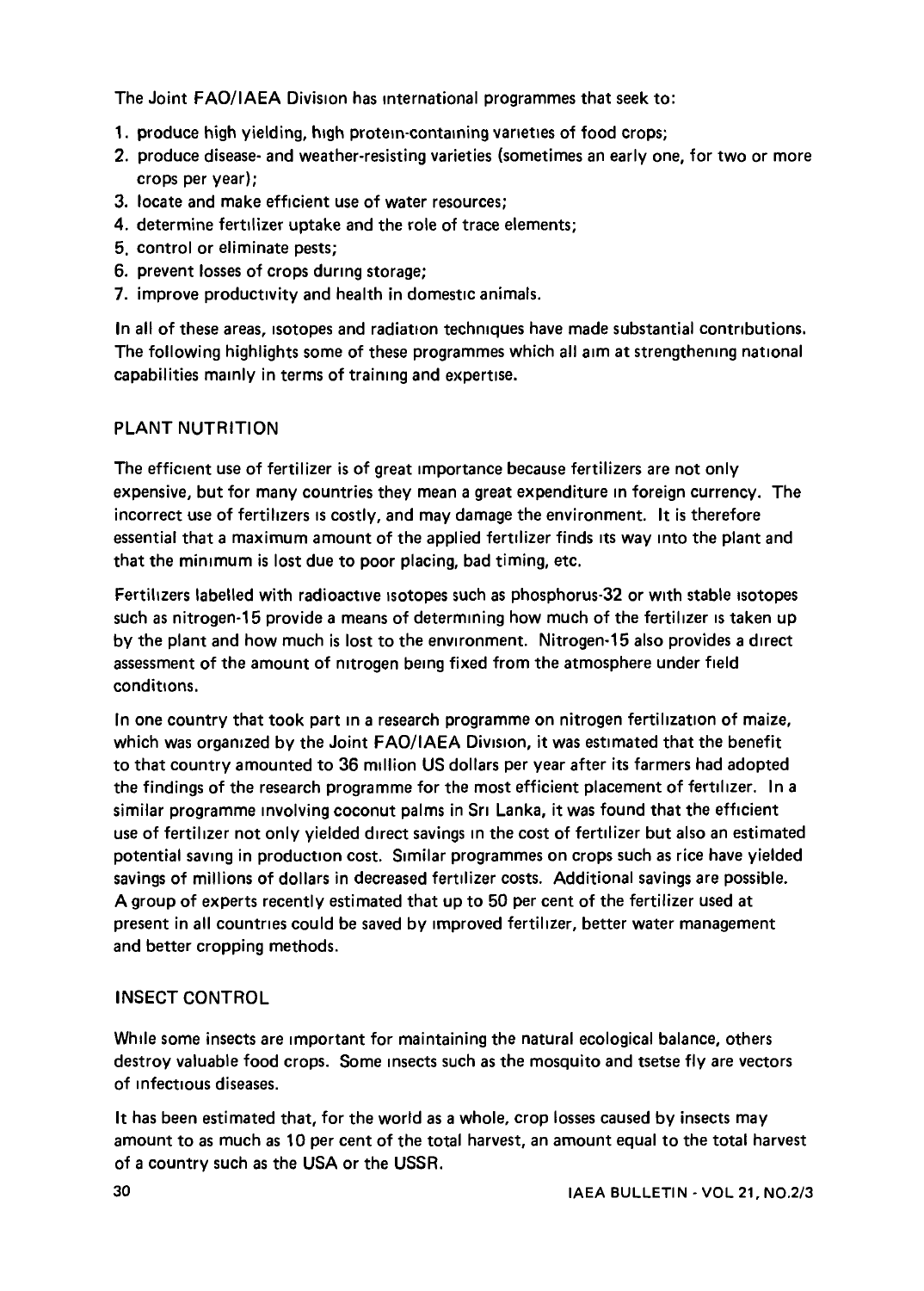

**Figure 1. Fertilizer labelled with the stable isotope nitrogen-15 enables researchers to determine the nutritional needs of crops and to increase the efficiency of fertilizer use.**

Biological control methods have the advantage of being specific to the target insect and of helping protect the environment by minimizing the use of insecticides. It is here that the sterile insect technique (SIT) can help and in fact has done this already in some quite dramatic instances. **SIT** consists of giving sterilizing doses of ionizing radiation to laboratoryreared male insects. The sterilized males are then released in large numbers in infested areas. Females that mate with the sterilized males do not produce progeny, and with repeated releases of sterilized males in an area, the population of the insect pest is drastically reduced.

The first successful **SIT** application was made on the screw-worm fly, a troublesome pest that lives in the wounds of warm-bodied animals, particularly livestock. Male screw-worm flies were reared and sterilized by radiation and released on the Caribbean island of Curacao. Within a few breeding cycles, the pest virtually disappeared from this island. Later SIT was used to control the screw-worm fly in Florida, where cattle losses due to that fly had reached a figure of more than 25 million US dollars a year. Encouraged by these first

IAEA BULLETIN - VOL.21, NO 2/3 31 32 32 32 33 33 34 35 36 37 38 39 30 31 32 33 34 35 37 38 39 31 32 33 31 32 33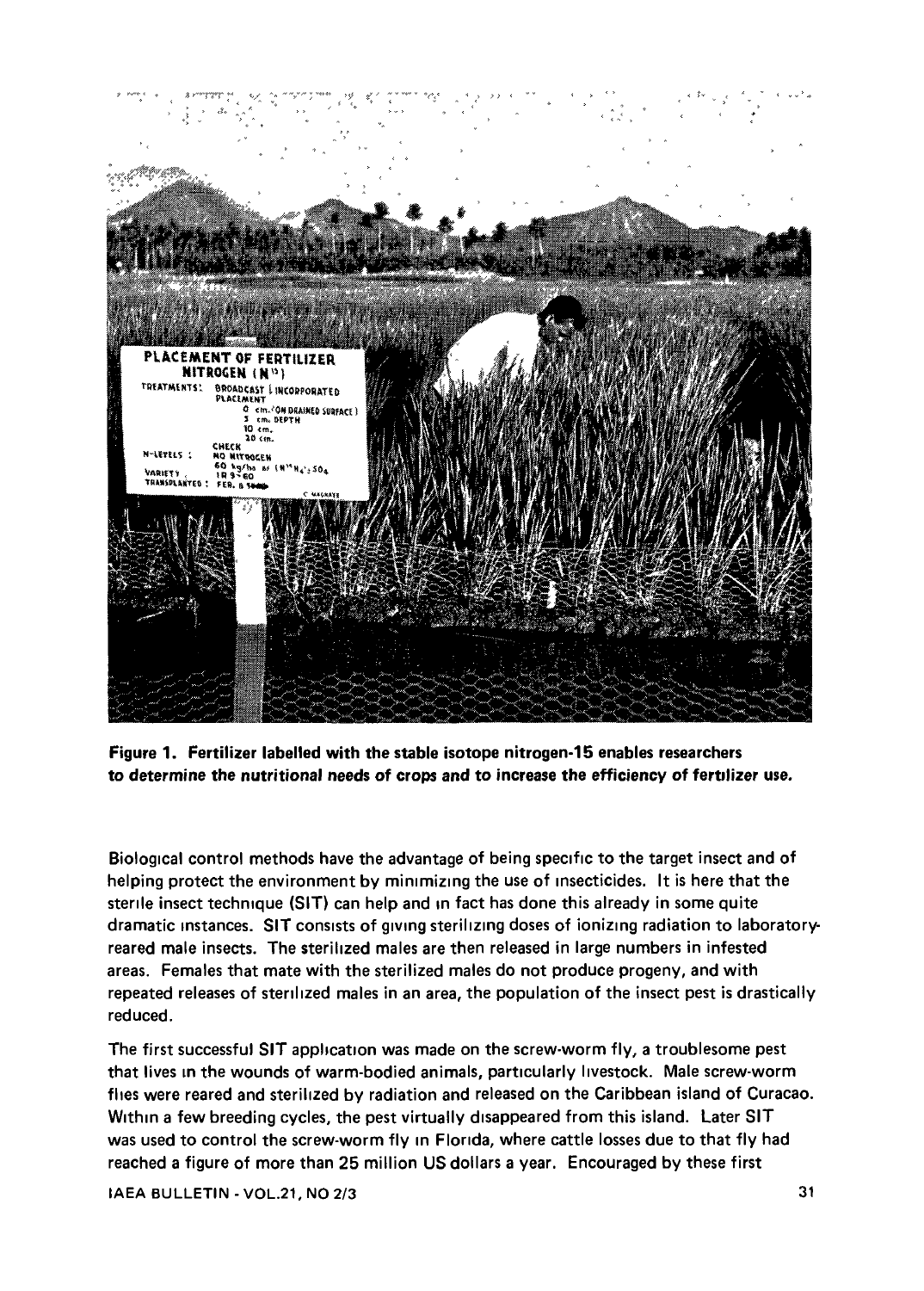successes, many research projects were sponsored and over two hundred species of insect have been studied.

A great research effort was made into the Mediterranean fruit fly, which proved to be another success in Capri and other islands Recently, an isolated pocket of Mediterranean fruit fly infestation was eradicated in California by first using insecticides followed by SIT and the method is now being used in Central America on a large scale with support from the Joint FAO/IAEA Division and its Laboratory. The melon fruit fly was similarly eradicated from the island of Rota in the South Pacific.

One of the greatest pests in the world is the tsetse fly, which is the vector of a parasite that causes sleeping sickness. The tsetse fly is a major obstacle to the socio-economic development of Africa south of the Sahara because the parasite infects both man and cattle.

In order to be able to use the SIT technique on the tsetse fly, the Joint FAO/IAEA Division first had to solve the problem of economically rearing large numbers of tsetse flies in the laboratory. The problem of monitoring the effectiveness of SIT in the field also presented a serious difficulty, but a simple technique based on microscopic examination of the reproductive system of females has been developed. Entomologists believe now that large-scale projects of tsetse fly eradication can begin in which SIT is integrated into the pest management scheme. In the Upper Volta region some successful test experiments have been carried out. A large project is being implemented in Tanga (Tanzania) and another is being undertaken in Nigeria.

#### MUTATION

During the last 15 years, radiation-induced genetic alterations have increasingly contributed to the improvement of crop plant varieties and mutation breeding has become an established part of plant breeding methods. About 200 varieties of crop plants developed by using induced mutations and an equal number of ornamental cultivars have been found valuable by the appropriate national authorities to be released and approved for commercial production. Many of these have become economically important.

An example of successful mutation plant breeding is the development in Hungary in cooperation with the IAEA Laboratory at Seibersdorf of a new rice variety that is resistant to blast, a very damaging rice disease. A French variety, Cesariot, known to have a good resistance to this disease and to other diseases too, was tested first. However, this variety was late maturing in Hungary, and in cool summers it would not produce good yields. Sometimes it would fail completely. The aim of the genetic changes desired in this case was clear. It was necessary to make mutations that would give early maturity, while retaining good blast resistance and other valuable characteristics. Samples of a thousand seeds of the Cesariot rice variety were irradiated with different amounts of gamma radiation and with fast neutrons. The irradiated seeds were planted, and selection for early flowering started in the second generation and continued in the third generation. It was observed that one of the mutants which resulted from fast neutron irradiation "headed" three weeks earlier than the mother variety. The seeds from this mutant rice were propagated. In subsequent generations, this mutant line showed very rapid germination and early growth, in fact 28 days earlier than Cesariot. Further experiments were carried out and this mutant proved to be satisfactory in variety trials with high and low level nitrogen fertilizer.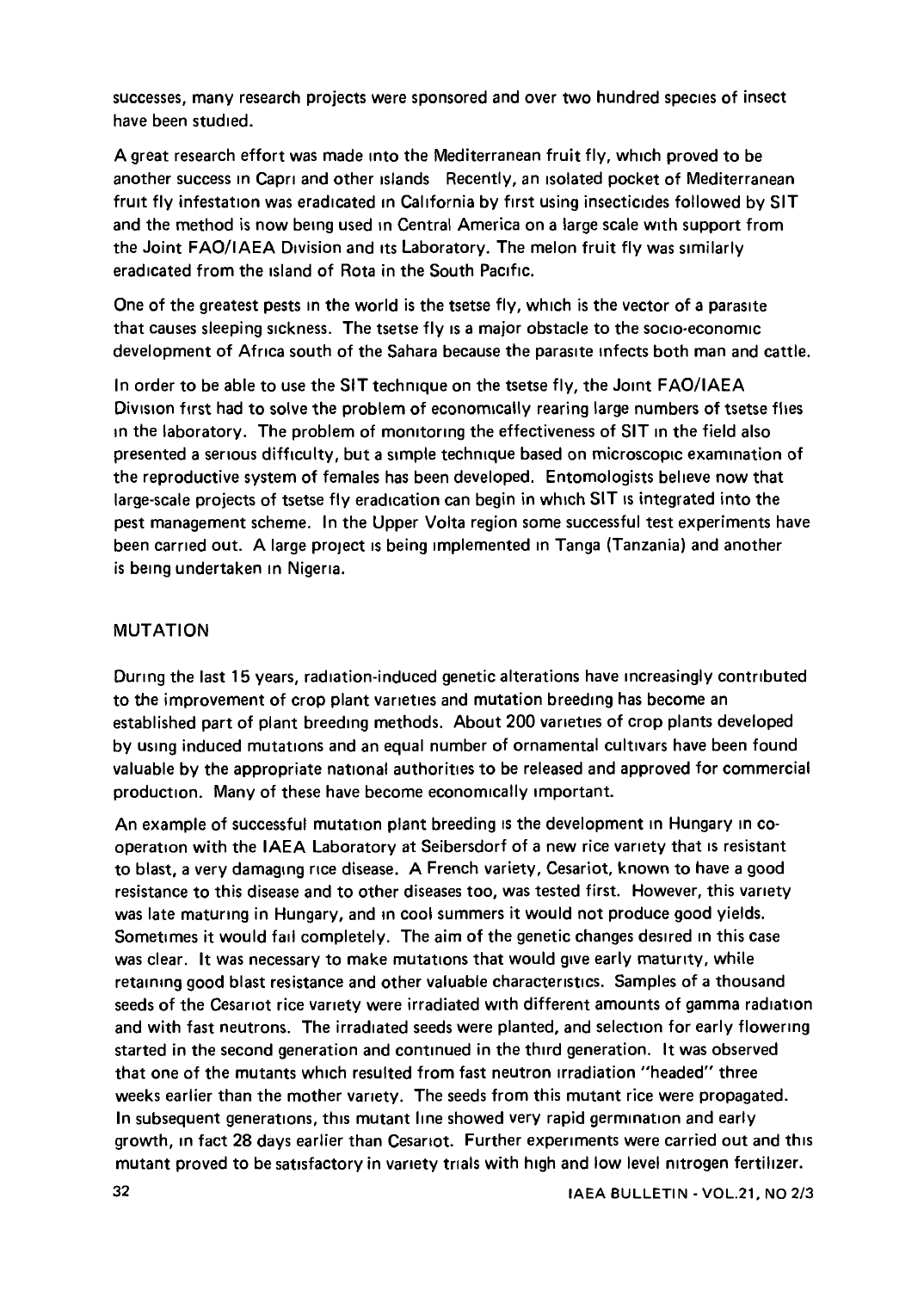



Also, the tillering capacity proved to be very good. Thus, with a relatively simple mutation project, the immediate problem was solved. An early maturing, disease resistant line of rice mutant was developed that could be used directly and also is useful in further crossbreeding. This mutant was recommended officially as a new variety for commercial use in 1976 under the name of Nucleory-2A.

There are dozens of similar successful mutants in use in other countries, for example, highyielding mutant barleys with short stiff straw which can utilize higher doses of fertilizer for increased gram production. In fact, today most of the spring barley acreage in Czechoslovakia and the German Democratic Republic is planted with radiation-induced mutants plus their descendants further improved by cross breeding.

Another example is the improved pearl millet hybrid grown in India over an area of several million hectares. Pearl millet production, which had risen to eight million tons during 1970, came down to 3.6 million tons during 1974, due to a severe attack of downy mildew disease, especially in the hybrids. The percentage of disease varied from 30 to 100 per cent in different areas.

The main reason for this failure was that the male sterile line of the pearl millet hybrids became so susceptible to disease that it was no longer possible to raise it. Efforts to induce disease resistance in this male line through irradiation resulted in the development of a line which showed a high degree of resistance to downy mildew. When the line was

IAEA BULLETIN-VOL 21, NO 2/3 33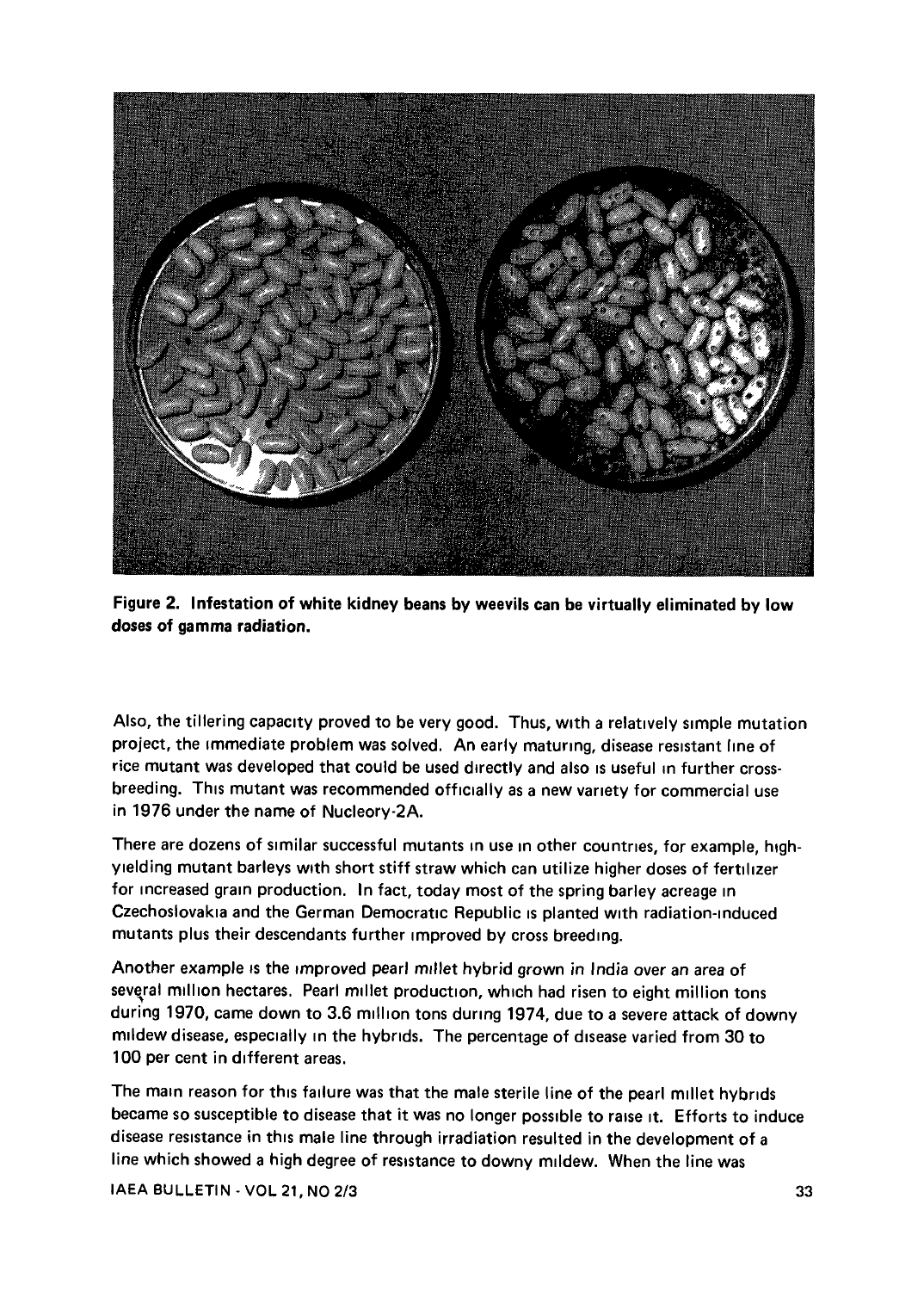released, it became the only male sterile line suitable for hybrid seed production in India. The increased yield due to the new resistant hybrids should eventually be more than three million tons which would have a value of roughly 300 to 400 million US dollars a year.

#### FOOD PRESERVATION

In a hungry world, it is too great a luxury to lose 25 to 30 per cent of the harvested foods to spoilage by microbes and pests. What is even more regrettable is that these losses are largest in developing countries. Often an extension of shelf life of certain foods (i.e. fish and fruit) of a few days is enough to save them from spoiling.

More than 25 years have passed since radiation was found to be applicable to extend the shelf life of certain foods. Since then, great efforts have been made to test the wholesomeness of radiation-processed food In the 25 years of testing such foods, no harmful effects to animals or humans have been found. Some authorities, however, have been slow in recognizing this cheap and efficient food preservation method. Now the results obtained have become so convincing that the attitude oi the relevant authorities is changing and some irradiated foods are being released for general consumption.

At least 70 research and pilot plants for food irradiation are in operation. The recent interest of governments in the application of food irradiation is demonstrated by the fact that most of the irradiators have been built during the last 5-10 years.

Economic analysis of food irradiation shows that it can have a favourable cost/benefit ratio. Depending on the size of operation (annual throughput capacity), the total operating costs for this new process varies from 0.9 to 3.2 per cent of the value of the product for sprout inhibition in potatoes and onions, from 0.19 to 1.24 per cent for grain disinfestation, and from 0.2 to 2.0 per cent for the prolongation of shelf life of fish.

The FAO/IAEA co-ordinates research in many countries, e.g. in Southeast Asia and the Far East, with the aim of extension of shelf life of dried fish — a most important protein food for the developing countries.

## ANIMAL PRODUCTION AND HEALTH

In many regions of the world animal production is limited by poor growth, reproductive performance and milk output of livestock, which limits the availability of animal products such as meat, milk, eggs, fibres, leather, etc. for use by man. Reduced animal production results from inadequate or unbalanced nutrition, lack of adaptation to the prevailing climatic conditions, and parasitic and other diseases.

Co-ordinated research programmes on the study of non-protein nitrogen metabolism using N-15 and the utilization of low quality roughages and agro-industrial by-products in ruminants, together with studies on mineral imbalances, are helping to devise alternative feeding practices in countries where traditional feeds for ruminants are in short supply.

A programme in which radio-immunoassay techniques are used to measure the hormonal changes during the reproductive cycle of cattle and buffalo is leading to enhanced reproductive efficiency through better management practices and more efficient use of artificial breeding techniques.